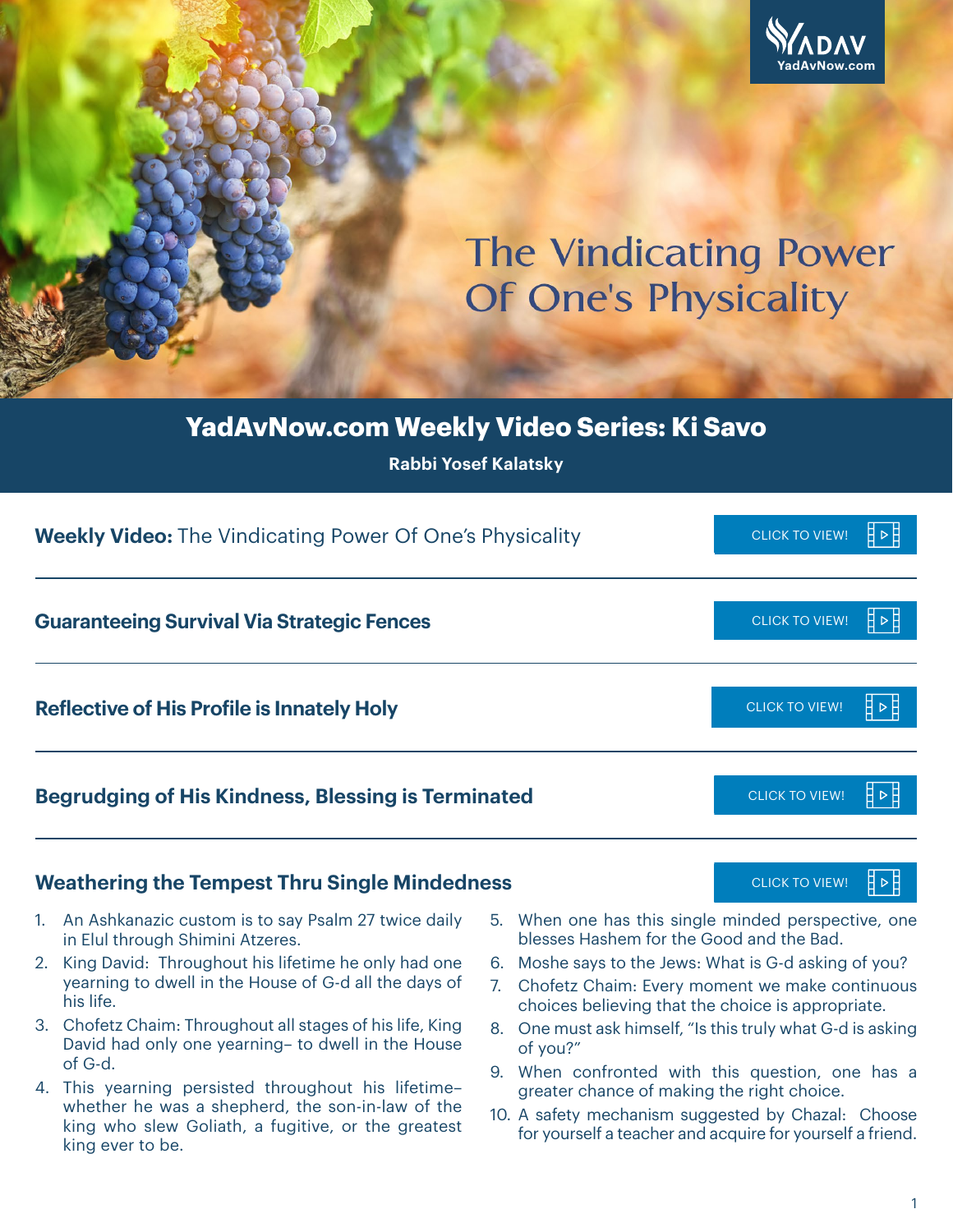

## **Yad Avraham Institute**

**(**® 810 Seventh Avenue, New York, NY 10019 (? ravkalatsky@gmail.com (2(212) 259-0300 **YadAvNow.com** 

## Weekly Torah Commentary Series: Ki Savo



#### **The Challenge of Acknowledging One's Benefactor**

*Torah* regarding the positive commandment of *bikurim* (first fruits): "It will be when you enter the Land that *Hashem*, your G-d, gives you…that you shall take of the first of every fruit of the ground….and you shall put it in a basket and go to the place that *Hashem*, your G-d will choose…." One must bring the first of his produce to the Temple and make a declaration, "…An Aramean tried to destroy my forefather, He descended to Egypt and sojourned there…*Hashem* heard our voice… Hashem took us out…" In this declaration, one gives thanks to G-d for all that He had done for the Jewish people since the time of *Yaakov*, our Patriarch.

*Midrash*: The *mitzvah* of the first fruits only applies to the Land that "G-d gives to you" to excludes the trans-Jordan side, that the Jewish people had taken on their own. Although the trans-Jordan side of the Land is considered to be part of the Land of Israel; however, since the tribes of *Reuvain* and *Gad* took the initiative to request the land because they needed grazing land for their livestock, it is considered a location that was not given by G-d. If the trans-Jordan side is considered to be part of the Land of Israel, why should its produce be exempt from the *mitzvah* of *bikurim*?

When one brings the *bikurim* (new fruits) to the Sanctuary to declare his thanks, one says to the *Kohen* that he is not an ingrate. By bringing the first fruits and making the verbal declaration, one expresses his gratitude for all that G-d had done for the Jewish people. The declaration of *bikurim* is the only instance where the *Torah* obligates one to express his thanks to G-d. Why is it limited to this particular *mitzvah*?

When one expresses his gratitude to another, he is acknowledging that he is indebted to his benefactor for the good that he had received from him. To be able to acknowledge that one is a beneficiary is not a simple task.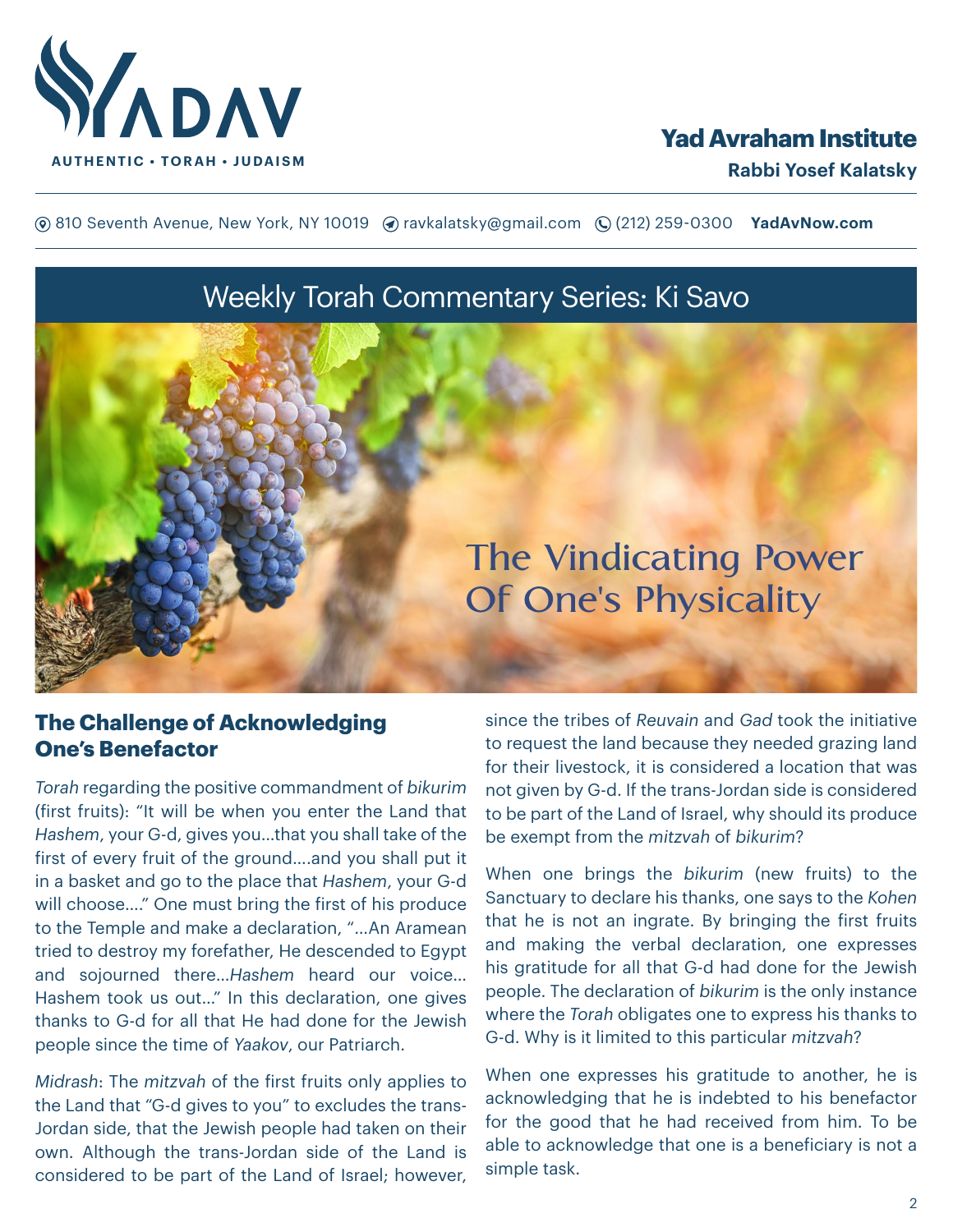King Solomon in Proverbs regarding one who borrows money: "The man who is the borrower is a slave to the lender." The indebtedness is the equivalent of being bound. When one acknowledges G-d and gives thanks to Him, he is declaring that everything that he has is only due to G-d's Kindness. Thus, one is bound to G-d as a debtor.

Very often, one evades expressing gratitude to his benefactor he does not want to become a debtor. He thus perceives the good in his life in another way. He sees the good as not done for the sake of the beneficiary but rather it was done for the sake of the benefactor. If one believes that he is free from debt, then he feels that he is not obligated to any benefactor. The Land of Israel was gifted to the Jewish people by G-d and is unrelated to their initiative. Thus, the Torah obligates the Jew to express his indebtedness through the brining of the new fruits. However, since the trans-Jordan side was gifted to the Jewish people as a result of the initiative of the tribes, the obviousness of G-d's Goodness is slightly occluded.

*Rambam* in the Laws of Prayer: The format of the *Amidah* (silent prayer) is divided into three parts. The opening blessings must acknowledge Who G-d is. The center blessings are personal requests and the closing blessings are giving thanks to G-d. If one omits any segment of this format, one does not fulfill his *Torah* obligation of prayer. Although one may acknowledge G-d and supplicate Him for his needs, if one does not express his gratitude, then he did not fulfill his obligation. One must express his indebtedness to G-d through the declaration of thanks. Just as the *mitzvah* of *bikurim* obligates one to acknowledge that he is a beneficiary of G-d's Kindness, so too is the closing segment of the *Amidah* and expression of one's understanding that G-d is the sole Benefactor.

*Gemara* in Tractate *Berachos*: *Avraham*, our Patriarch was the first human being to declare G-d as "the Master (*Adni*)." Although *Adam* also acknowledged G-d as the Master, it was because he was the handiwork of G-d Himself. However, *Avraham* who was born into a pagan world, came to this understanding through is own initiative. He was the only one to come to this level of understanding and thus he was recognized by G-d as "My servant *Avraham*."

### **The Ongoing Struggle of Life**

*Torah*: "Today, *Hashem*, your G-d is commanding you to do these statutes and ordinances. You shall retain them and perform them with all your heart and all your soul…" What is the meaning of "with all your soul?"

We recite in the *Shema*, "You should love *Hashem*, your G-d with all your heart and with all your soul…."

*Chazal*: "With all your soul" means "one should love G-d to such a degree that one must be willing to give his life for Him." When one gives his life for G-d it is a one time decision because his life has ended.

*Sforno*: One is able to fulfill this *mitzvah* on a continuous basis. Whenever one suppresses his natural inclinations and desires for the physical, for the sake of G-d he is in essence suppressing his animal life source. Thus, when one sacrifices in this context for the sake of G-d in order to maintain and advance his spiritual soul, it is the equivalent of sacrificing one's soul for G-d. Therefore, one should serve and love G-d to such a degree that one is willing to compromise the material.

One could compromise on his physical desires by suppressing them because he understands them to be wrong and contrary to the Will of G-d.

*Sforno*: One could deny his desires for an even more advanced reason. It is when one understands the dimension of the One who has commanded him. If one appreciates and internalizes the fact the Omnipotent G-d, Who controls and maintains all existence has commanded him to do something, he will be drawn to fulfill His Will not because he has suppressed his inclination but rather he is motivated by his appreciation of the great opportunity and value of fulfilling G-d's Will. One's inclinations for the material will be naturally negated to something of greater value. One will have no difficulty in fulfilling G-d's Will if one truly appreciate who He is.

*Chofetz Chaim*: One could refrain from speaking *lashon hara* (evil speech) either because he understands the consequences of expressing oneself in a manner contrary to the *Torah*, or because he sees his fellow Jew in a positive light because of his love for him. If one does not speak *lashon hara* because he understands that it is wrong and thus there is a continuous suppression of his inclination to not speak negatively, he will ultimately fail.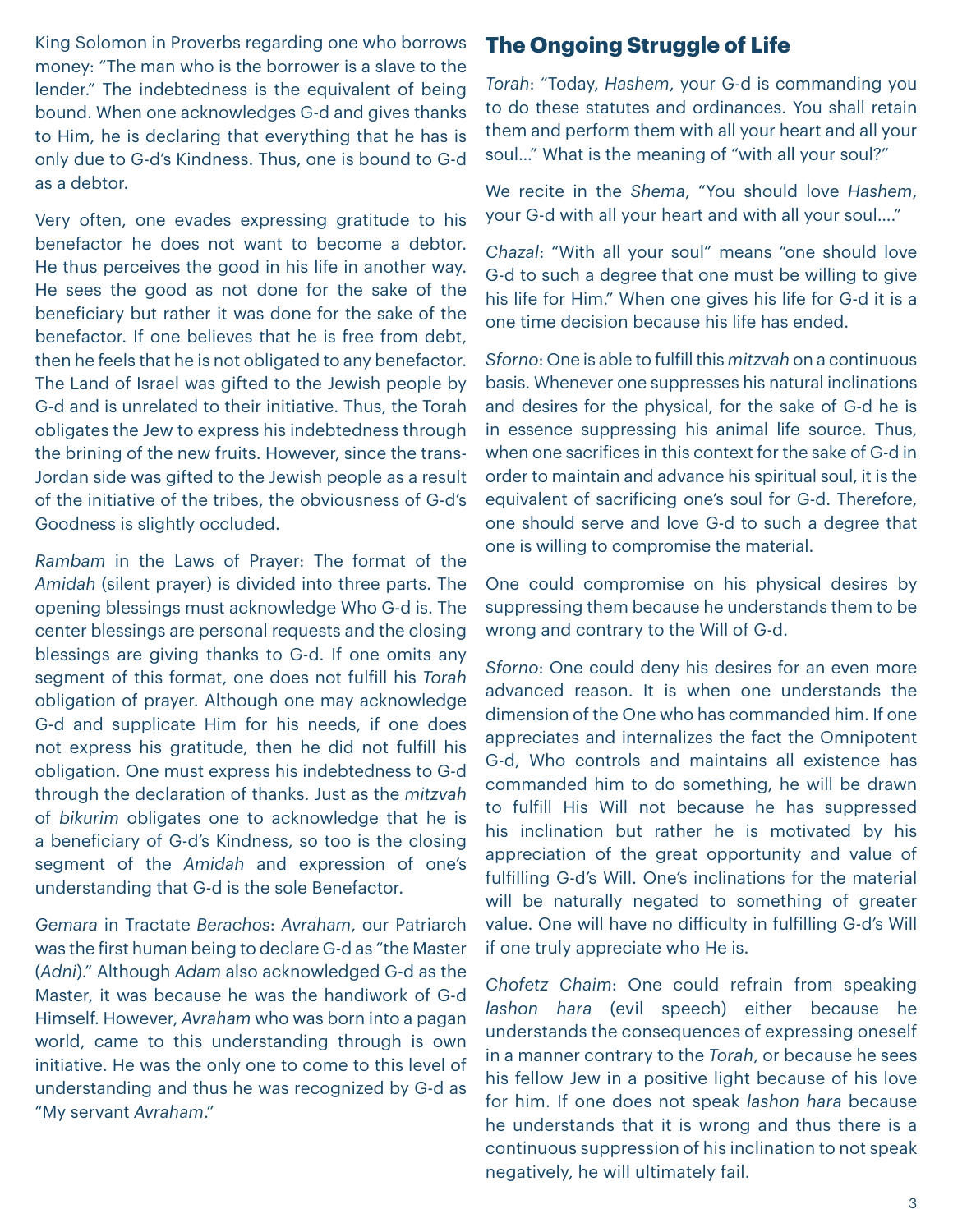However if in addition to the understanding that speaking *lashon hara* is contrary to the Will of G-d he loves his fellow Jew, he will refrain speaking negatively about him because he has no desire or interest to speak about someone who he sees in a positive light.

*Reb Meir Simcha z'tl*: Regarding giving one's life for G-d, although it is the ultimate sacrifice, once it is done there is nothing beyond that point. However, if one must battle his evil inclination on a continuous basis it is something more difficult. Thus, the ongoing sacrifice to suppress one's inclination to do the Will of G-d has a greater level of accomplishment than giving one's life, which is a one time event.

### **The Ramification of Entering into the Covenant**

*Torah*: "You have distinguished (*haamarta*) *Hashem* today to be a G-d for you, and to walk in His ways…And *Hashem* has distinguished you today to be for Him a treasured people…." What is the meaning of the word, "*haamarta* (distinguished)?"

*Rashi*: "It is a word that connotes being separated and set aside from everything. G-d says, 'You have separated Me from the false gods to be your G-d. Therefore, I have separated you from the nations of the world to be My treasure. Another interpretation of the word '*haamarta*' is 'glorification.' Just as the Jewish people chose to glorify G-d so too did He glorify them (measure for measure)."

*Sfrono*: "You have distinguished (*haamarta*) *Hashem* today to be a G-d for you…" to mean, "You agreed to enter into the covenant with an oath, understanding the grave consequences if you should violate this oath. If one violates this oath he will suffer great material losses…G-d says to the Jewish people, 'When you agreed to enter into the covenant it was as if you declared that serving Me and doing My Will is more important to you than anything in the physical realm, regardless of its material value. Because you chose to forfeit all material good for the sake of adhering to My covenant and having a relationship with Me, I will esteem you…"

*Torah* in the Portion of *Re'eh*: "See, I present before you today a blessing and a curse."

*Sforno*: "The *Torah* states that G-d is presenting the Jewish people two extremes. The blessing in the

positive and the curse in the negative. The way of the Jew will not be as one who is in the middle (*beinoni*), as is the way of the world. Thus, G-d only presents the two ultimate extremes because these are the only options available for to the Jew. If one is worthy of blessing, he will receive great bounty that is outside the realm of nature. If one sins, he will have a curse that will come upon him which will cause him to be diminished to such a degree that even achieving what is minimal will be difficult. There is no interim state for the Jew." A Jew has a continuous obligation to be engaged in performing the Will of G-d. If he is not, it is not considered that he is in a neutral position but rather he is not adhering to G-d's objective for him. The objective of the Jew to continuously bring Glory to Him.

When the Jewish people agreed to enter into the covenant with G-d it was a declaration that they were willing to give up their materiality for the sake of G-d. Because they were willing to sacrifice their materiality, G-d esteems them as His treasure. This level of dedication is expressed through the recitation of the Shema. When one recites the Shema, one is declaring that he will love G-d will all of his heart, his soul, and his material assets.

#### **Awakening and Activating One's Spirituality**

*Torah*: In the fourth year of the Sabbatical Cycle, before the Passover Festival, one must make the confession of the Tithes.

*Torah*: "You shall say before *Hashem*, your G-d, "I have removed the holy things from the house, and I have also given to the Levite, to the proselyte, to the orphan, and to the widow, according to whatever commandment You commanded me …Gaze down from your holy abode, from heaven, and bless Your people Israel, and the ground that You gave us, as You swore to our forefathers, a Land flowing with milk and honey."

*Rashi* citing *Chazal*: "We have done all that you have decreed upon us. Now, You do what You are responsible to do for us. You had said 'If you will follow My Statutes and observe My Commandments and perform them; then I will provide for your rains in their time….'" According to *Chazal* cited by *Rashi*,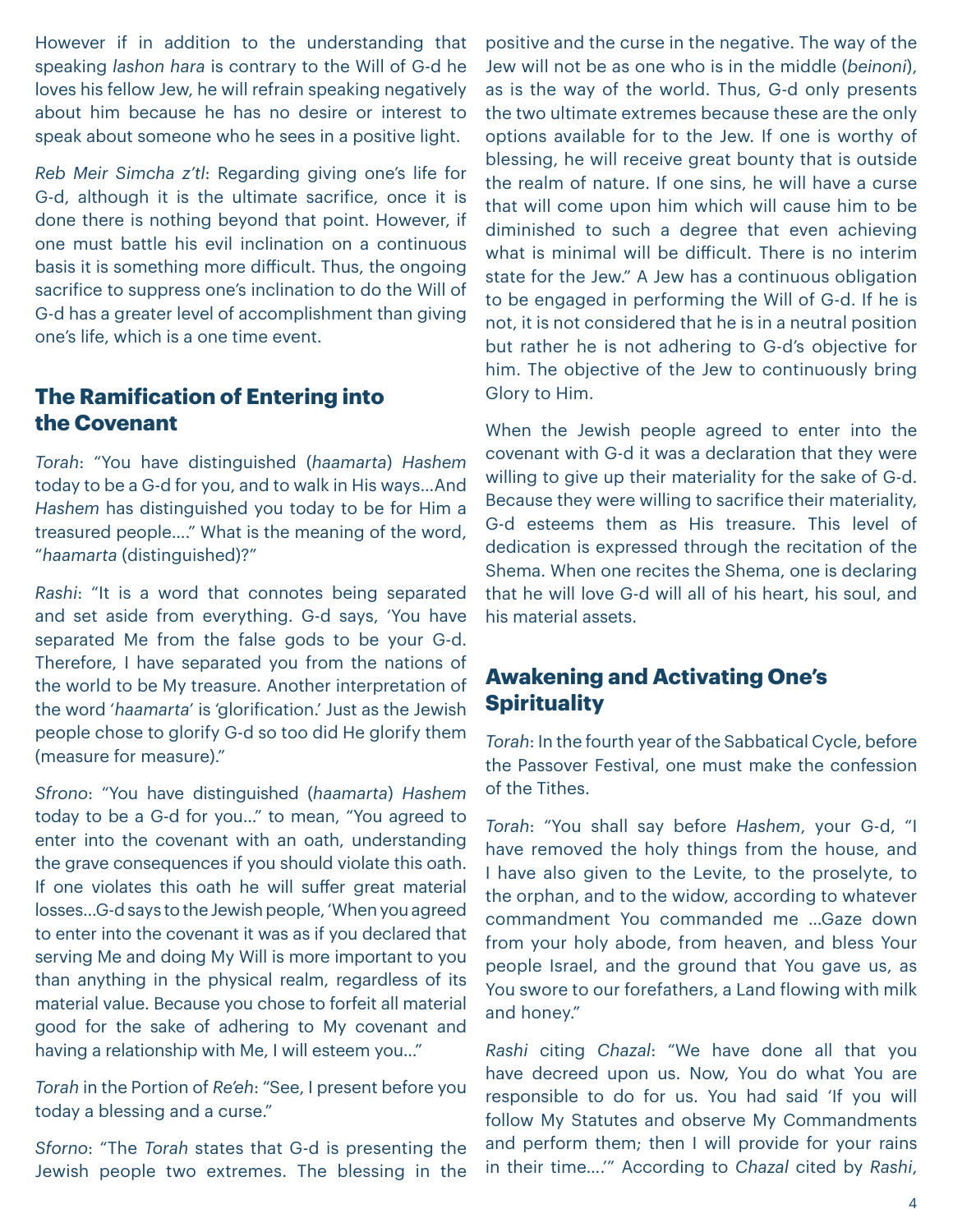the verse 'If you will follow My Statutes and observe My Commandments…" is also referring to the proper distribution of tithes to the *Kohen*, Levite, widow, etc.

However, *Rashi* in the Portion of *Bechukosai* cites *Chazal* (*Toras Kohanim*) who explain that the verse, "If you will follow My Statutes and observe My Commandments and perform them; then I will provide for your rains in their time…." is referring to the one who is deserving of blessing because he toils in *Torah*. How do we reconcile the two statements of *Chazal*? Is the verse, "If you will follow My Statutes…" referring to the distribution of tithes or is it referring to one toiling in *Torah*?

The individual who supplicates G-d predicates his request for blessing, "I have done all that you have commanded me….." *Rashi* cites *Chazal* who explain this to mean, "I have rejoiced and have caused others to rejoice." Meaning the individual who is distributing the tithes and bringing the *bikurim* rejoiced when he distributed the tithes and the recipients rejoiced (those who received their rightful portion of grain and produce). It is understandable that the one who receives the tithes would rejoice, because he had received something of value.

However, how could the one who distributes a significant portion of his harvest experience joy when he has minimized his profits? It is only the individual who is sufficiently spiritualized who can appreciate and internalize the innate value of a *mitzvah*. One who has a sense of his spirituality and understands that only through the *mitzvah* can he advance and thus address the purpose of his existence will rejoice. The only way one can achieve a sense of spirituality is through the toil of *Torah*. Because the individual becomes spiritualized through this process he has the capacity to appreciate the value of a *mitzvah*.

Although the individual is foregoing significant percentage of his material accomplishment by giving the tithes and *bikurim*; nevertheless, because of the value of the *mitzvah* of distributing the tithes to the rightful individuals result will bring him joy. This is because he appreciates that the result outweighs the material cost factor. Thus, when one says to G-d, "I have rejoiced and caused others to rejoice" it is a confirmation that the one who is giving the tithes had sufficiently toiled in *Torah* to be able to experience joy when performing these particular *mitzvos*.

*Torah* in the portion of the *Tochacha* (curses): The Jewish people will be subject to the curses because they did not serve G-d with "joy and goodness of heart." This is addressing the Jewish people who were in fact diligent in their observance of the *mitzvos*; however, they did not serve G-d with joy. It is obvious that the reason they did not serve G-d with joy is because they did not toil sufficiently in *Torah*. They performed the *mitzvos* purely as an obligation and not as a privilege.

Why should these people who observed the *Torah* meticulously be subject to the Wrath of G-d? It is because if one is lacking in joy and good heartedness in his service of G-d, it is a clear indication that he does not truly appreciate and value G-d for what He had given Him. If one would have a sufficient level of appreciation for what G-d had provided him, he would be motivated to eagerly reciprocate with joy to serve G-d the Master. He would see the *mitzvah* as an opportunity and a privilege to do the Will of G-d.

We say every morning in the morning prayers, "How fortunate are we because of our portion and because of our lot." We also recite the Psalm (*ashrei*), "Fortunate is the one who dwells in Your House." If one does not truly toil in *Torah* and is dedicated to its study, although intellectually he sincerely believes what he says in his prayers, he does not sense the reality of that "good fortune."

However, if one does not sense it and declares these various statements it is tinged with dishonesty. The only way that can have a sense of privilege is through a sincere and significant involvement in the study of *Torah*. If this should take place, one will have the capacity to experience the joy of serving G-d and being a member of the Jewish people.

#### **The Criteria to Establish Holiness**

*Torah*: "It shall be that if you hearken to the voice of *Hashem*, your G-d, to observe, to perform all of His commandments … G-d, will make you supreme over all the nations of the earth. All these blessings will come upon you and overtake you… Blessed shall you be in the city and blessed shall you be in the field. Blessed shall be the fruit of your womb….you will be revered..." If one heeds the Word of G-d, unlimited blessing will come upon him in every aspect of his life.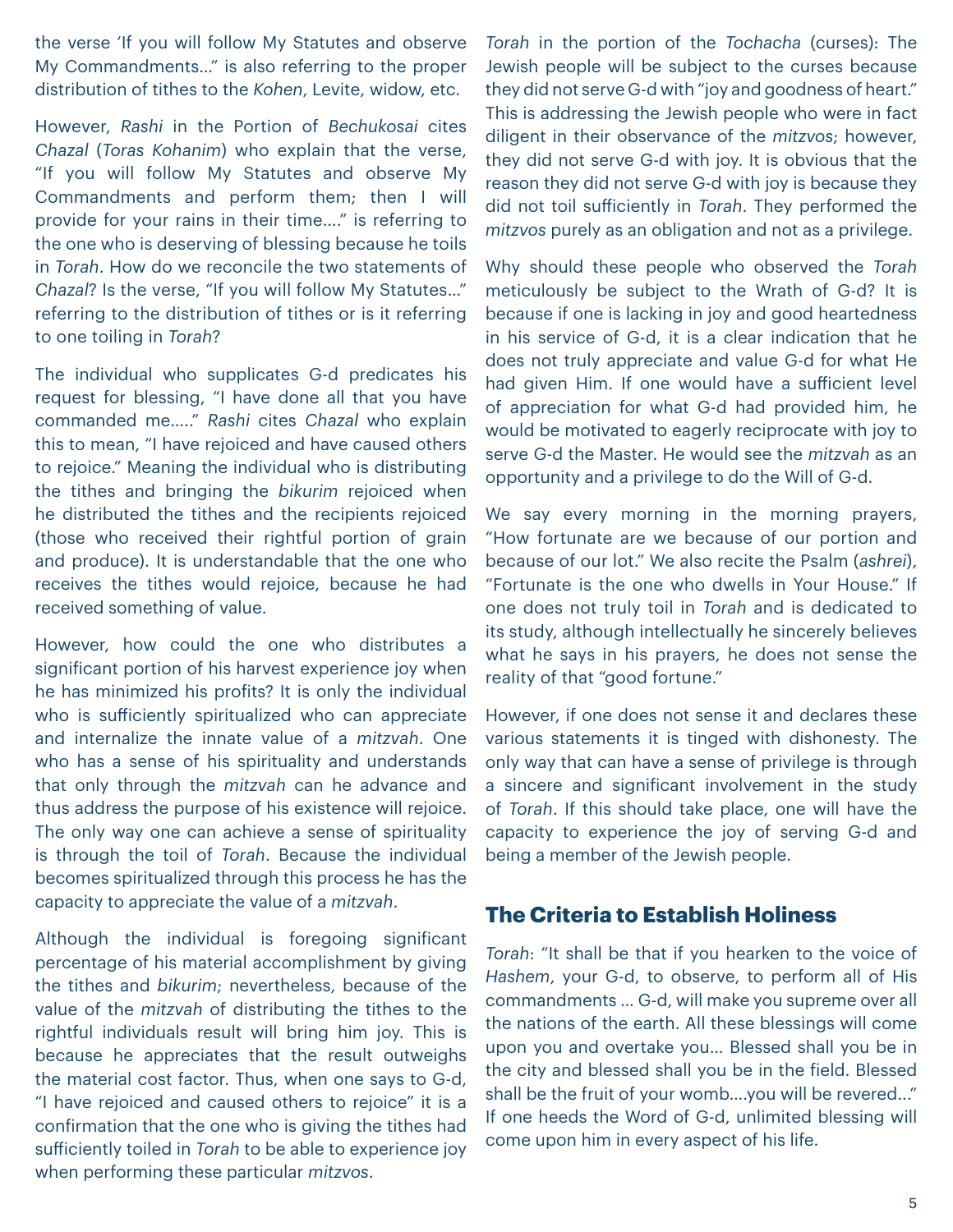*Sforno*: "What is the meaning of 'if you hearken to the voice of *Hashem*?' If one's makes his *Torah* study primary and his material pursuits secondary. It is only then, that all the blessings will come upon you without the need to take the initiative for the material." It is not sufficient to merely observe the *mitzvos* as an adjunct to one's primary focus, which is the pursuit of one's livelihood. One's *Torah* study must be primary and one's focus in life must be to fulfill the Word of G-d.

One's livelihood is only an incidental to accommodate and provide for his material needs. One may think that since one lives in a material world one must focus on the pursuit of the material in order to succeed. How could one have material success without being dedicated to securing one's financial future?

*Torah*: One's material success is an endowment from G-d and not related at all to the degree of initiative that one takes. G-d provides unlimited blessing to the one whose *Torah* study is primary because that individual demonstrates, through his spiritual pursuits, that existence is purely for that objective. However, if one chooses to make his material pursuit primary, he may need to work day and night to achieve his goal. Even at that level of involvement his success is in question. The

one who makes his work primary evidently believes that the basis for his success is his own initiative. G-d therefore says, "If that is the case, then you truly must pursue that avenue alone, without My assistance."

*Torah*: "*Hashem* will establish you for Himself as a holy people, as He swore to you– if you observe the commandments of *Hashem*, your G-d, and go in His ways." In order assume a profile of holiness the Jew must heed all the commandments and must also walk in the way of G-d to emulate His characteristics.

*Gemara* in Tractate *Shabbos*: "Just as He is merciful you should be merciful; just as He is gracious you should be gracious etc." If the Jew is an embodiment of holiness, he will merit Divine protection and blessing because his essence declares G-d's glory, which is itself a sanctification of G-d's Name. As a result of this advanced state of holiness, "the Name of G-d will be upon you and the nations of the world will revere you."

*Gemara* in Tractate *Yomah*: If one is a *Torah* scholar and behaves in an exemplary manner, he will be admired and esteemed by the masses who will say, "Blessed is the womb that bore him. Blessed is the *Torah* that he has studied." This is a sanctification of G-d's Name.





#### **Yad Avraham Institute**

**(6)** 810 Seventh Avenue, New York, NY 10019 (a) ravkalatsky@gmail.com (Q (212) 259-0300 **YadAvNow.com**